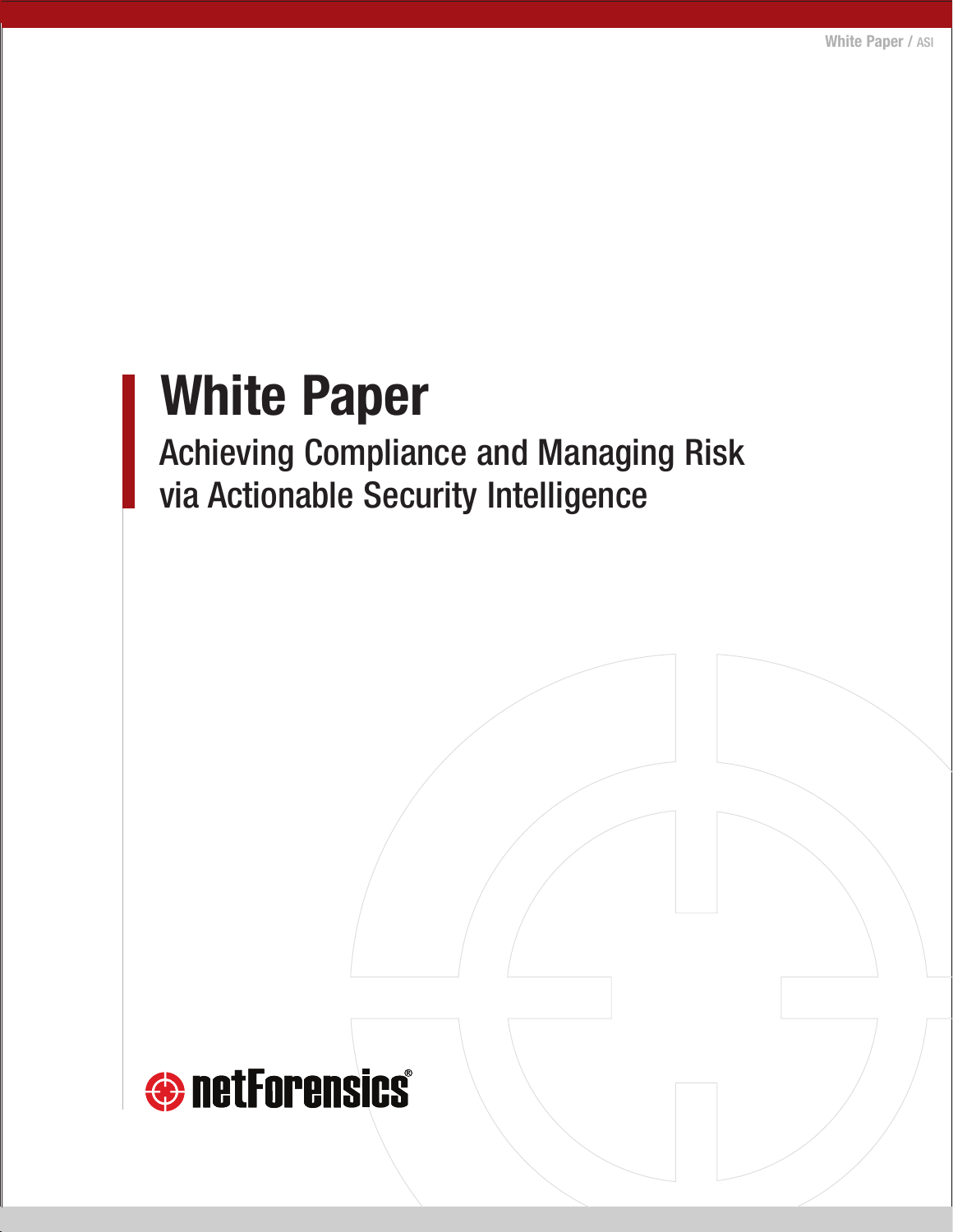# **Contents**

| <b>Executive Summary</b>                                                   | 1 |
|----------------------------------------------------------------------------|---|
| The Information Security Landscape                                         | 1 |
| <b>Security Management Challenges</b>                                      | 2 |
| <b>Security Decision Support Solutions</b>                                 | 2 |
| Compliance                                                                 | 3 |
| <b>Business Services Continuity</b>                                        | 3 |
| Threat and Risk Management                                                 | 3 |
| Security Performance Measurement                                           | 4 |
| Unified Network and Security Management                                    | 4 |
| Security Information Management: The Backbone of Security Decision Support | 5 |
| Actionable Security Intelligence and the nFX Open Security Platform        | 6 |
| Actionable Security Intelligence                                           | 6 |
| <b>Enterprise-Class Security Decision Support</b>                          | 6 |
| Scalable, Robust SIM Architecture                                          | 6 |
| Correlation Technology and Processing Power                                | 6 |
| Visualization, Reporting, and Analytics                                    | 6 |
| Incident Resolution Management Workflow and Embedded Security Knowledge    | 7 |
| <b>Application Security Monitoring</b>                                     | 7 |
| The nFX Open Security Platform                                             | 7 |
| Conclusions                                                                | 8 |
| References                                                                 | 9 |

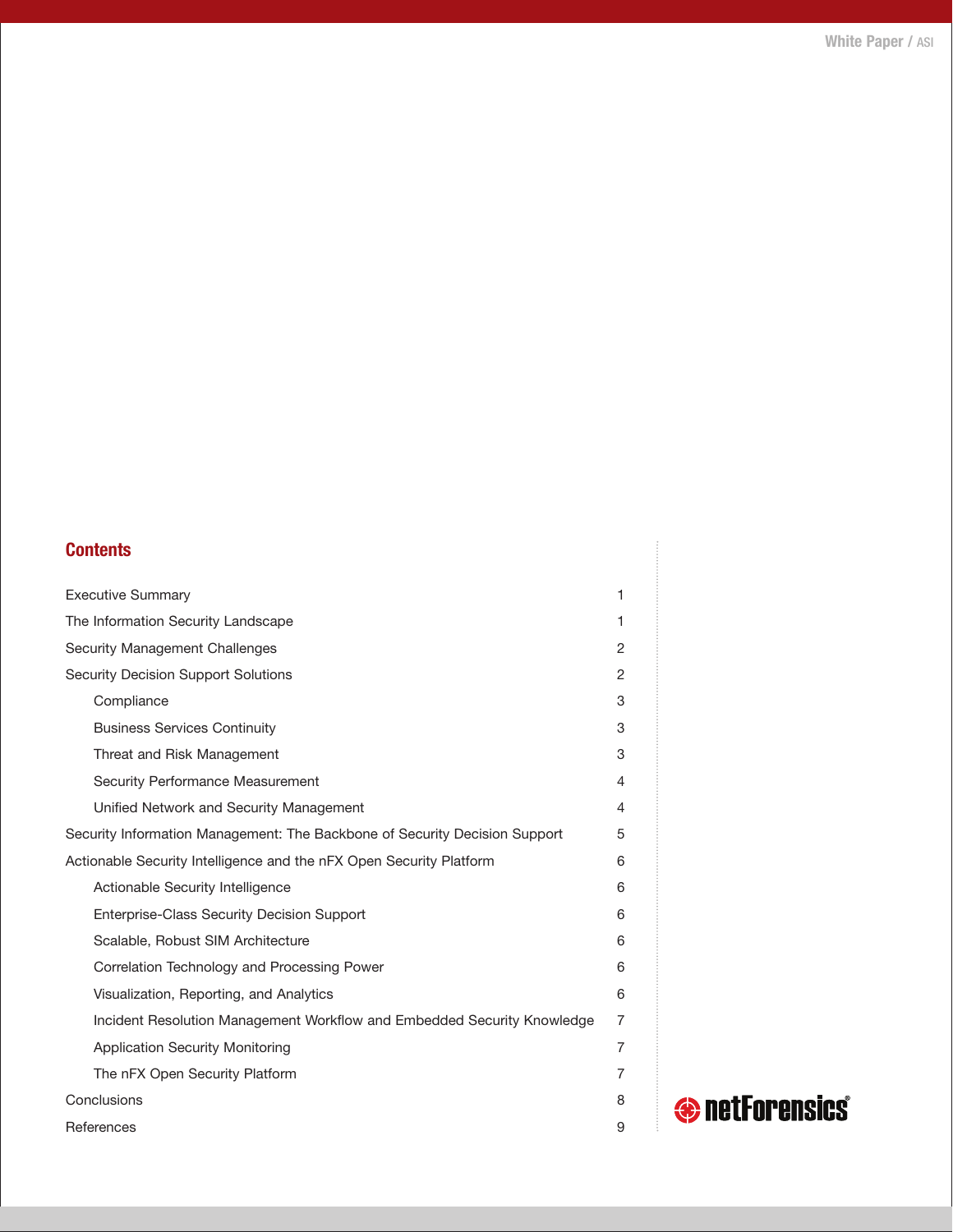# **Executive Summary**

Today, enterprises around the globe face unprecedented demands to comply with strict security and privacy legislation. At the same time, companies continue to search for the most reliable and efficient means for protecting critical business information in the interest of intelligent business management. To accomplish both, companies should take a comprehensive approach to security management, aligning business security programs with compliance initiatives.

Yet a centralized, integrated approach to security management comes with various challenges—from contending with isolated data and security management processes to addressing the difficulties of measuring overall security performance. Building an effective security decision support solution requires taking a proactive stance that includes threat and vulnerability identification, comprehensive insight into security posture, automated guidance through incident response processes, and continuous improvements to security posture and policies.

According to Paul Stamp, Senior Analyst, Forrester Research, "In order to assess and manage risk effectively, the security team still needs visibility into the overall posture of the security organization, as well as access to data and reports detailing the health and effectiveness of security controls. At the heart of this effort is the security information management system."<sup>1</sup>

Enterprise security information management (SIM) is the backbone to an effective, comprehensive security decision support program. With SIM, companies can rationalize volumes of security data from disparate networks and devices, then rapidly deliver usable information to the right people and technology domains across the enterprise. The nFX Open Security Platform (nFX OSP) transforms security data into *actionable security intelligence*, delivering comprehensive security decision support that provides a strong risk management platform while helping companies manage and maintain compliance.

# **The Information Security Landscape**

The information security landscape has changed dramatically in recent years. While the network hacker continues to pose a threat to application and data integrity, regulatory compliance has shifted the information security focus from external to internal. As noted by Charles Kolodgy, analyst at IDC, "Compliance shifted security management from monitoring external network activity to managing internal user activity at the application and database level."<sup>2</sup> Whether contending with the Sarbanes-Oxley Act (SOX), the Health Insurance Portability and Accountability Act (HIPAA), the Gramm-Leach-Bliley Act (GLBA), the Federal Information Security Management Act (FISMA), or other compliance challenges, companies must prove diligence in managing information security risk.

Maintaining secure, risk-free operations continues to increase in complexity, consuming valuable resources in the process. Service-oriented architectures are increasing the pace of application development and deployment. Networks are comprised of more and more applications and data with greater distribution across the enterprise and beyond, creating more access points to critical data. Though visibility into real-time threats and vulnerabilities is called for, most organizations lack the comprehensive tools and technology needed to leverage information security data for actionable security intelligence for both internal and external information security initiatives.

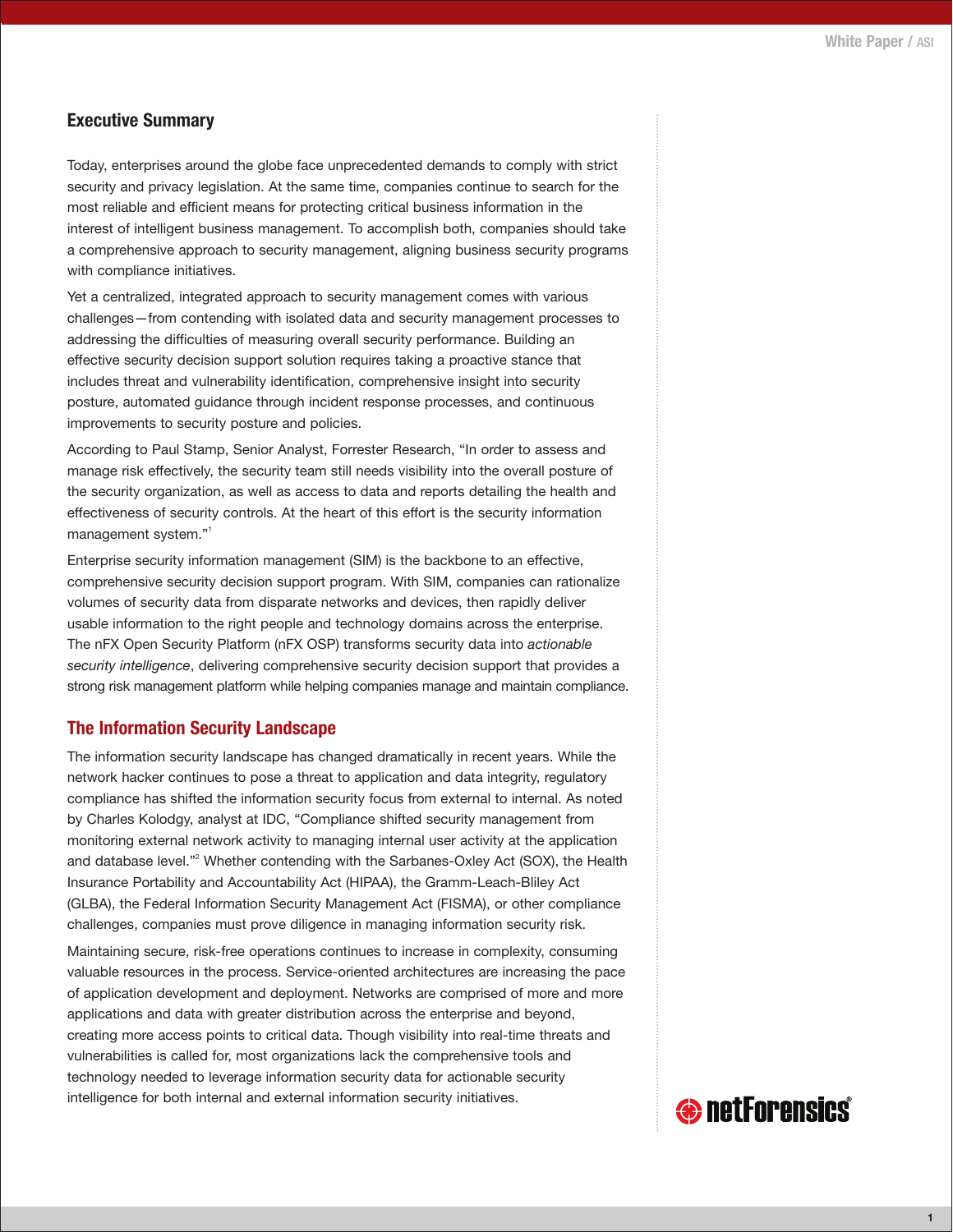# **Security Management Challenges**

Developing and implementing an effective security management system comes with many challenges for organizations, particularly with the recent explosion of legislation regarding the privacy and security of information. Executives and information technology groups find themselves more accountable for security requirements and compliance auditing than in the past. Closely examining the details of company security postures is exposing potential vulnerabilities and inefficient processes previously unimportant or even unrecognized, including the following:

- **Disconnect Between Security Programs and Business Processes** Immature information security programs are often not well integrated into standard business processes, creating an enterprise-wide information disconnect along with enormous process inefficiencies.
- **Fragmented Security Information, Processes, and Operations** Information security often takes place in organizations within silos. For instance, separate databases and unrelated processes might be utilized for a company's audit assessments, intrusion detection efforts, and antivirus technology. For these organizations, developing an integrated approach to SIM can be a great challenge.
- **Security Performance Measurement Difficulties** Many organizations struggle with performance measurement and management, and developing a standardized approach to information security accountability can be a daunting task.
- **Broken or Nonexistent Remediation Processes** Previously, compliance and regulatory requirements called for organizations to simply log and archive securityrelated information. Now, auditors are requesting in-depth process documentation, showing not only evidence of the threat response, but exactly what was responded to and precisely how. The connection between threat identification and the remediation or mitigation is becoming increasingly important, along with the ability to prove it.
- **Abnormal User Activity and Data Leakage Identification** With today's security requirements, organizations need to quickly and efficiently add processes that can facilitate incident identification and the detection of anomalous behavior.

Clearly, organizations are discovering that being prepared to react to security threats is not enough. A proactive approach is necessary, given the complexities and challenges now inherent in security management.

# **Security Decision Support Solutions**

Today, achieving compliance and managing risk requires a new level and breadth of security awareness and security decision support. Organizations need to better understand the security issues of the Internet, regarding common networks, and even related to their particular industry. They need to know the specific vulnerabilities that exist and how they relate to a given security profile, to various network devices, to host computers, and to desktop computers. Comprehensive insight into security assets and posture must exist within a security decision support solution and is fundamental to risk management itself.

Organizations can leverage security expertise, both internally and through external consultants, to help operationalize security information. The alignment of network operations centers with security operations centers can facilitate the timely identification and remediation or security-related issues. For successful security decision support,

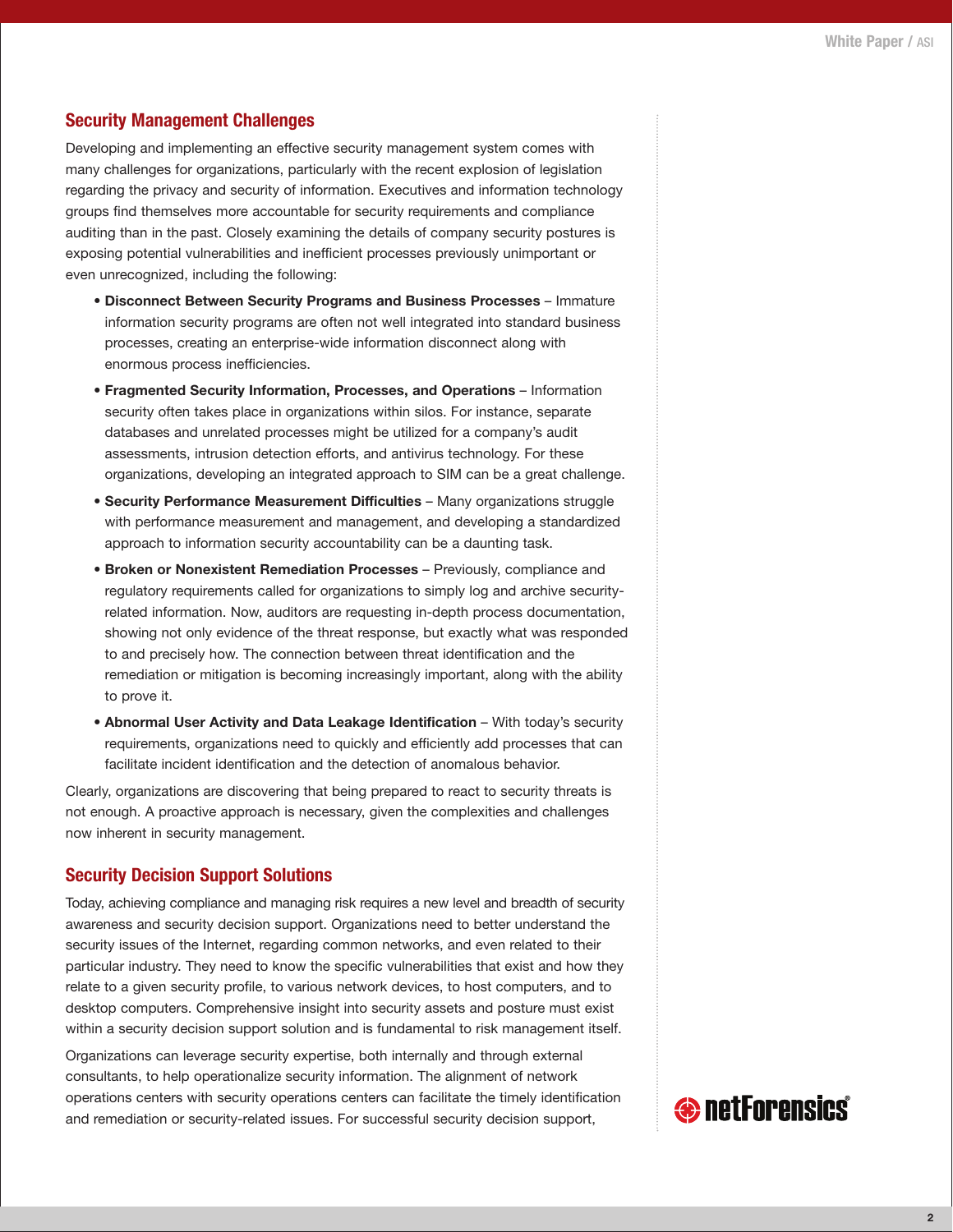organizations need to automate incident response processes once in place. These automated processes, however, must remain flexible and scalable. The nature of risk management and compliance is very dynamic, with ongoing network modifications, regular and often complex security incidents, and continuous efforts to improve security posture and policies.

A comprehensive security decision support solution involves many components to be successful. Several, though, are key to addressing the critical elements of SIM: compliance, business services continuity, threat and risk management, and security performance measurement.

# **Compliance**

The emergence of compliance as the leading driver for information security projects has forced organizations to refocus their energies on securing underlying data critical to the organization's financial operations, customers, and employees. Yet achieving regulatory compliance is a complex and enormous challenge for organizations today, with massive amounts of data and complex applications to monitor, and increasing numbers of users with access to those applications and data. An effective solution enables real-time identification and mitigation of internal and external threats and vulnerabilities across systems, devices, and applications, that can cause compliance violations. Organizations need accessibility to contextual information and to understand real-time network changes, such as adding assets, and the new vulnerabilities and threats that creates. With the right solution, organizations can demonstrate the effectiveness of controls on compliance assets, and can monitor user activity of applications and databases. They can also implement a standard, repeatable, and auditable incident resolution workflow, particularly important for large organizations with many security regulations requiring compliance.

#### **Business Services Continuity**

Continuity of the security management program across an organization and within its strategic business applications is key to risk management and compliance success, and can be accomplished with an effective security decision support solution. Organizations should be able to predict where most threats might occur, and how they might impact the ability to keep business processes moving, to service customers, and to run a profitable business. Yet data is constantly in motion, continually consumed by users and applications across the enterprise. Additionally, the increased deployment of serviceoriented applications increases the number of users with potential access to enterprise data. Service-oriented applications have many moving parts, and monitoring security information at the application layer is considerably more difficult than monitoring network activity, given the complexity of the data. A security decision support solution should provide monitoring of applications and their data, in addition to monitoring security devices. Then, when immediate and unexpected threats occur—in networks, applications, and databases—organizations have the capacity to react quickly with a well-tuned, comprehensive incident response plan, so that systems and business processes continue running smoothly.

#### **Threat and Risk Management**

As businesses mature and networks grow to vast webs of dynamic information and assets, organizations shift their security regiments from trying to address all security issues to establishing security protocol priorities. The larger, more complex organizations

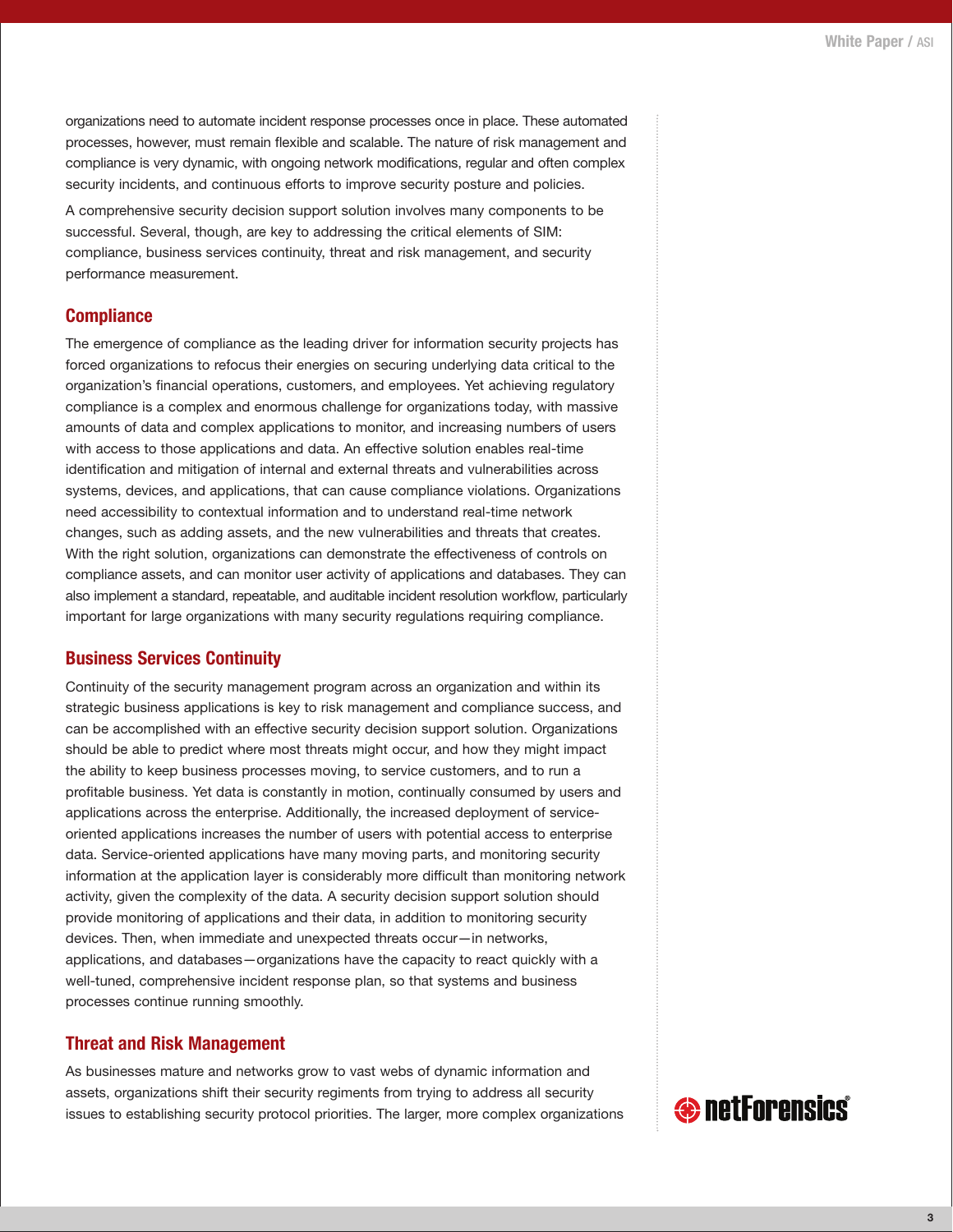choose to focus on the most important assets, the most damaging threats, the potential intrusions that will have the greatest financial impact, and those security issues that can cause the most disruption to business processes within the organization. In the post-Internet era, the focus for security organizations has been on stopping threats from outside the enterprise. Yet data leakage and inappropriate user activity from inside the enterprise are often bigger threats, since the potential hacker is so much closer to the data. Organizations today are forced to reconsider their approach to managing risk from insiders.

To successfully mitigate insider threat, a security solution must do more than monitor network activity using network behavior anomaly-detection technology or host-based intrusion-detection systems. Organizations should secure databases, application servers, and ultimately applications themselves through proactive monitoring of logs and user activities from identity management systems and within applications.

According to Amrit T. Williams, Research Director, Gartner, Inc., "Application-level security logging is increasingly important because of regulations, increased incidents of data theft, and changes in the threat landscape that lead to more targeted attacks and attacks focusing on the application layer…Organizations should implement centralized application security logging to address a changing threat environment and to support regulatory compliance."3

Effective management of insider threats begins with obtaining complete visibility into all technologies and assets. Security decision support solutions can help businesses factor into their security programs the likelihood of a compromise happening—from both external as well as internal sources—and the severity of potential threats. With a solid decision support solution, organizations can continuously monitor risk levels on a day-today basis, where assets could at any moment come under attack, and measure deviations against an established baseline of acceptable security risk.

### **Security Performance Measurement**

Given that organizations cannot manage what they cannot measure, the ability to perform security assessments and benchmarking are key aspects of an effective security decision support solution. Organizations need to understand their security posture at any point in time, and then have the ability to use that as a security baseline to measure against. Also, executive management needs a fast, straightforward, and credible way to have visibility into the organization's security posture. Rather than pore through a lengthy vulnerability assessment report, with the right security solution executives can view key security information through dashboards that might for instance summarize via graphs or pie charts vulnerabilities within a specific time period.

An effective security decision support solution is founded on a variety of actionable security intelligence solutions that connect people, processes, and technology across the enterprise. Together, these solutions comprise the SIM technology known today as the next generation in compliance and risk management.

#### **Unified Network and Security Management**

Too often, identifying, managing and eliminating threats across the enterprise is a fragmented and ineffective process for businesses and can lead to damaging outcomes. Taking an ad-hoc, trial-and-error approach to identifying, containing, and mitigating threats can result in prolonged network and application outages, lost data, lost revenue, potential compliance violations, and frustrated users. To meet compliance needs and

*"Information security managers around the globe are frustrated. They are struggling to make sense of the reams of data being churned out in today's enterprise environment."4*

**— Khalid Kark, Senior Analyst, Forrester Research**

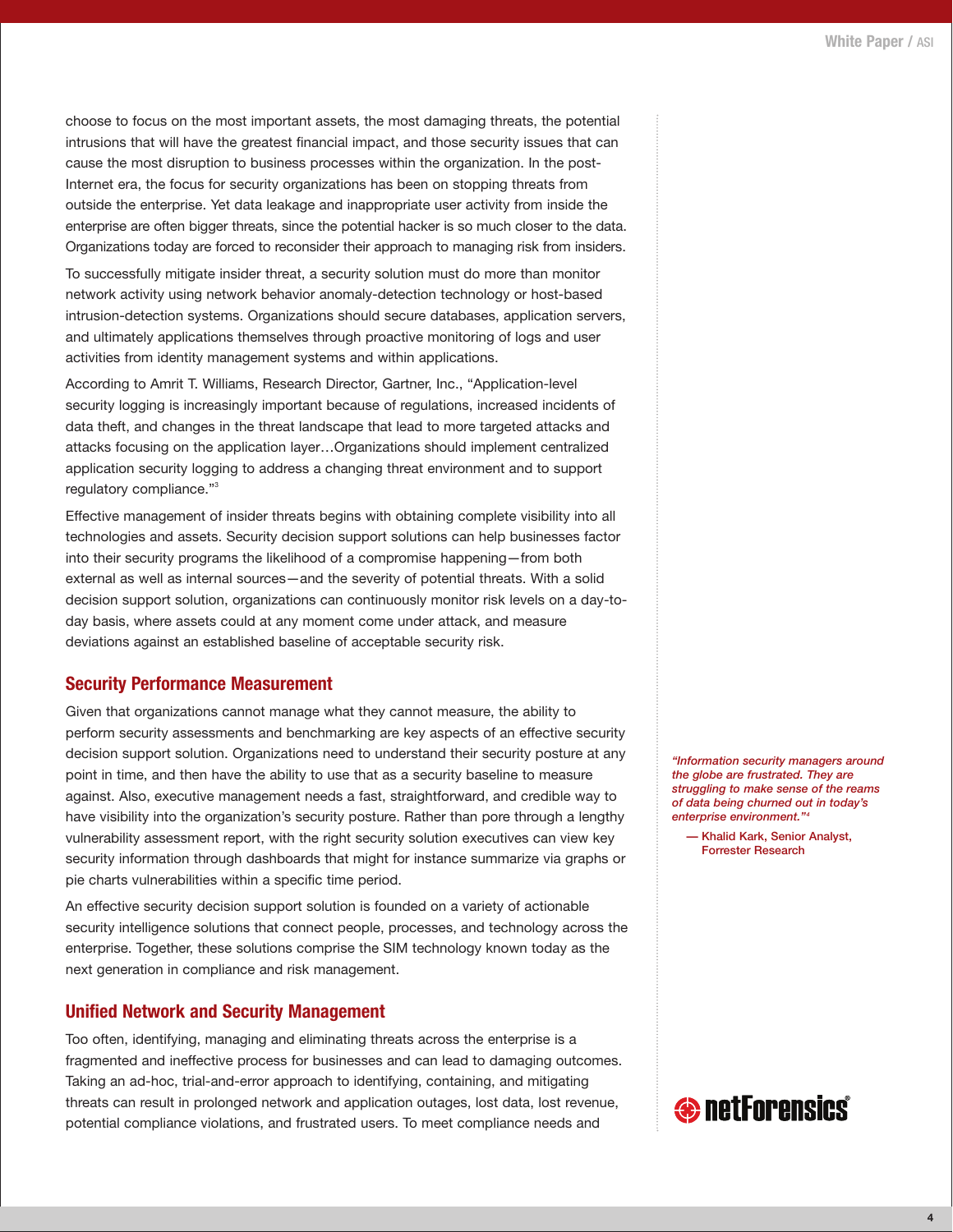maintain business services continuity, organizations need the capacity for a coordinated response across a unified network and security management infrastructure.

Paul Stamp, Senior Analyst for Forrester Research, states, "When security incidents like a worm outbreak or a system compromise occur, information risk management needs to coordinate the response, providing timely advice regarding the appropriate response actions. Moreover, they need to make sure that the different teams involved in IT security that need to plug the security holes communicate effectively and get the job done as efficiently as possible."

An effective security decision support solution enables a comprehensive, unified view of the impact of security events on key business services, and an effective response mechanism. With coordinated incident response, companies can rapidly detect, contain, and respond to threats, preventing loss, downtime, and compliance violations. With improved collaboration between network and security teams, systems are quickly returned to operational standards following an attack. Organizations can be more proactive, correlating vulnerabilities against high-value assets. SIM capabilities and security intelligence are incorporated into the network management environment in the interest of maintaining business continuity and meeting service-level agreements. With a security decision support solution that supports a unified network and security management practice, organizations can derive more value from existing investments in network management and security technology.

#### **Security Information Management: The Backbone of Security Decision Support**

Security decision support can provide a flexible yet comprehensive solution for addressing risk management and compliance challenges. Enterprise SIM technology is positioned at the heart of the security infrastructure and inherent in the most effective security decision support solutions. An enterprise-class SIM platform can transform all information security-related data into actionable security intelligence that can facilitate decisions regarding appropriate mitigation and remediation. Security metrics enable management to take decisive action. SIM also accelerates incident response via a consistent workflow that is repeatable from business unit to business unit.

SIM technology enables organizations to aggregate and rationalize security information from strategic applications and critical compliance-related assets, as well as from the perimeter devices that protect them. Security information is made available to the security organization and beyond, to individuals and technology domains across the enterprise, while supporting IT governance, enterprise compliance, and risk management initiatives.

Organizations should have processes in place that automatically identify not only external security threats, but especially internal threats, since most vulnerabilities lie within an organization's perimeter. Though businesses rely on perimeter defenses to ward off viruses and worms, unintentional internal data leakage is common. Both the perimeter and internal security information can be managed together to uncover security threat patterns. Information from all deployed devices, such as routers and hosts, is integrated with application and database information, then tied to network information, offering a clear, concise, and relevant view of security information and current security posture. Through an integrated, comprehensive approach to security management, companies can gauge whether they are improving their overall risk posture.

*"Combining systems information with security management means better visibility, cost savings, and higher efficiency when protecting and managing enterprisewide IT systems."5*

**— Thomas Raschke, Senior Analyst, Forrester Research**

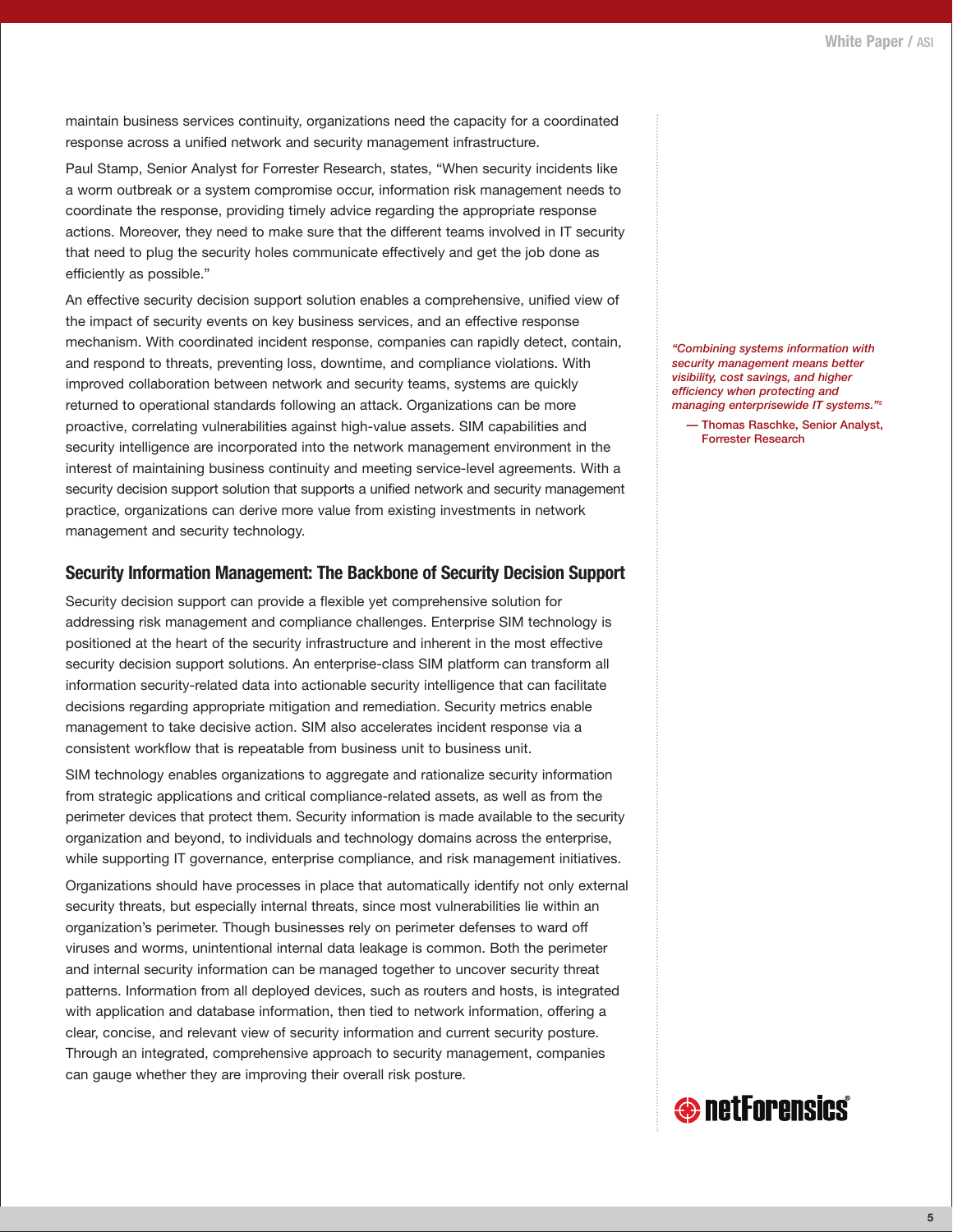# **Actionable Security Intelligence and the nFX Open Security Platform**

netForensics offers organizations a comprehensive set of security solutions driven by the ready availability of more timely and relevant information. These security decision support solutions, based on the proven netForensics SIM architecture, provide greater visibility, better intelligence, and more effective response. nFX OSP features a variety of tools and technologies to help organizations address even the most complex compliance and risk management objectives. Capabilities of nFX OSP include the following:

# **Actionable Security Intelligence**

nFX OSP transforms security data into actionable security intelligence. With broad security intelligence, organizations have a foundation from which to maintain compliant operations. Organizations can better respond to security threats and ensure business continuity. When empowered with actionable security intelligence, organizations can maintain a continuous process of threat collection, identification, and remediation.

# **Enterprise-Class Security Decision Support**

With enterprise-class security decision support, businesses can meet compliance requirements through automated threat identification, by reporting against controls, and via incident resolution management. Organizations can maintain business process continuity by leveraging the netForensics robust, scalable architecture, application monitoring, and unified security and network management. Additionally, they can resolve incidents as they occur. Performance measurement is enabled, with metrics to provide baselines for security and performance gauges at the analytical and executive dashboard levels.

# **Scalable, Robust SIM Architecture**

The extensive scalability of the netForensics SIM architecture cost-effectively supports growth and reduces total cost of ownership in mid-size to large environments. The SIM architecture incorporates data from security and network devices, applications, scanners, and databases to deliver global visibility into all security-related activities, regardless of numbers. Plus, the netForensics solution offers the only multi-tier SIM architecture with full failover to ensure business services continuity and compliance.

#### **Correlation Technology and Processing Power**

The industry's most comprehensive correlation technologies go beyond simply logging security information, and instead speed threat identification and provide an accurate picture of risk. These technologies are architected to handle the massive volume of security information from network-related sources as well as server logs, applications, databases, and identity management systems, and pinpoint attacks from the inside and beyond based on a thorough understanding of network and user activity. The correlation technologies process large volumes of data from the perimeter down to the core to identify real-time threats and historical patterns. Organizations can leverage their broad security knowledge base and correlate the information to uncover threats that would otherwise go undetected, facilitating proactive security management.

# **Visualization, Reporting, and Analytics**

With the netForensics solution, organizations can visualize threats as well as the security information underlying the threats. Security teams can assimilate information faster and

*"Through 2006 and 2007, the ability for SIEM [security information and event management] vendors to support application-level logging and correlate that information with multiple data sources will increase to a level that their value will outweigh other options significantly."3*

**— Amrit T. Williams, Research Director, Gartner, Inc.**

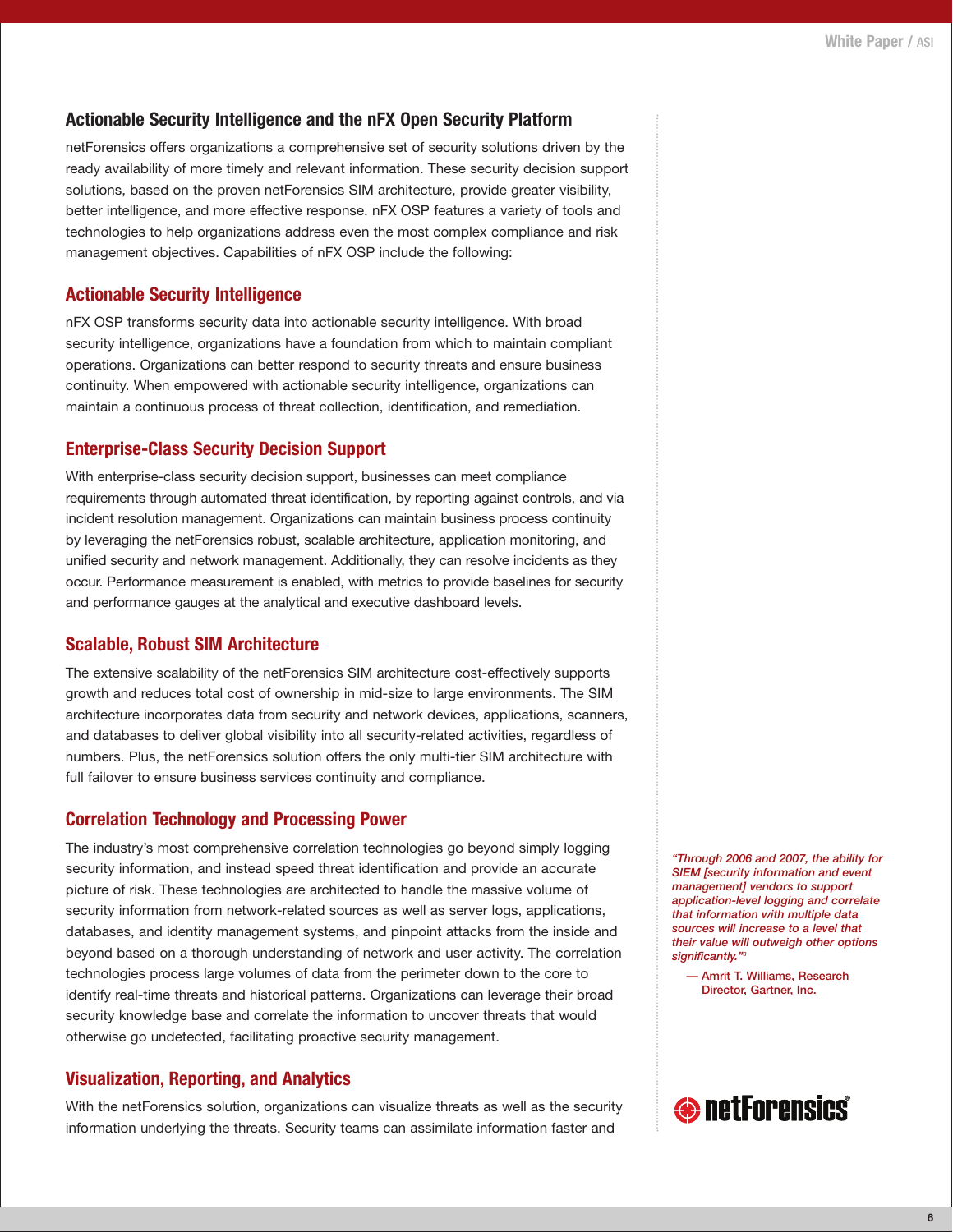then focus on the real security threats, mitigating vulnerabilities before threats proliferate. The deep level of analytics enables companies to measure compliance, risk, and operational performance so that security analysts, operators, and executives can determine the security posture and take any necessary steps to improve it. Through the in-depth reporting functionality, key stakeholders and especially auditors have ready access to comprehensive compliance data.

## **Incident Resolution Management Workflow and Embedded Security Knowledge**

Compliance success relies more than anything on an organization's ability to show proof of a repeatable process for effectively responding to threats. nFX OSP offers guidance through a repeatable incident response workflow, allowing companies to effectively eradicate threats and prevent reoccurrences. Business continuity is achieved with the capacity to follow incidents from identification through resolution. Through actionable security intelligence, the incident remediation process is documented for security policy management and improvement purposes, as well as for regulatory audits. The embedded knowledge base integrates third-party security information that includes a pre-populated database of incidents and how to resolve them.

# **Application Security Monitoring**

nFX OSP is uniquely positioned among SIM systems to provide monitoring of applications in addition to security devices. nFX OSP, designed with monitoring at the application layer, provides comprehensive application security monitoring. The multi-tier architecture can be distributed to where enterprise applications and databases reside. Flexible deployment options allow nFX OSP to be configured optimally to handle application events, while failover and redundancy guarantee the availability of events from identity management systems, server logs, and traditional network security devices. Dashboards and reports allow everyone involved in the process of enterprise security, including the security team, network operations group, compliance, audit, and line of business managers, and the CIO and CISO, to understand the impact of an application-level incident on business continuity.

# **The nFX Open Security Platform**

The various nFX OSP tools, technologies, and processes described—from collecting disparate security event data for actionable intelligence to improving security posture can be visualized through Figure 1 below:



*"Most information security managers realize that they can no longer keep asking for increasing budgets or using the excuses that they don't have time to measure security or that measuring security is simply impossible."4*

**— Khalid Kark, Senior Analyst, Forrester Research**